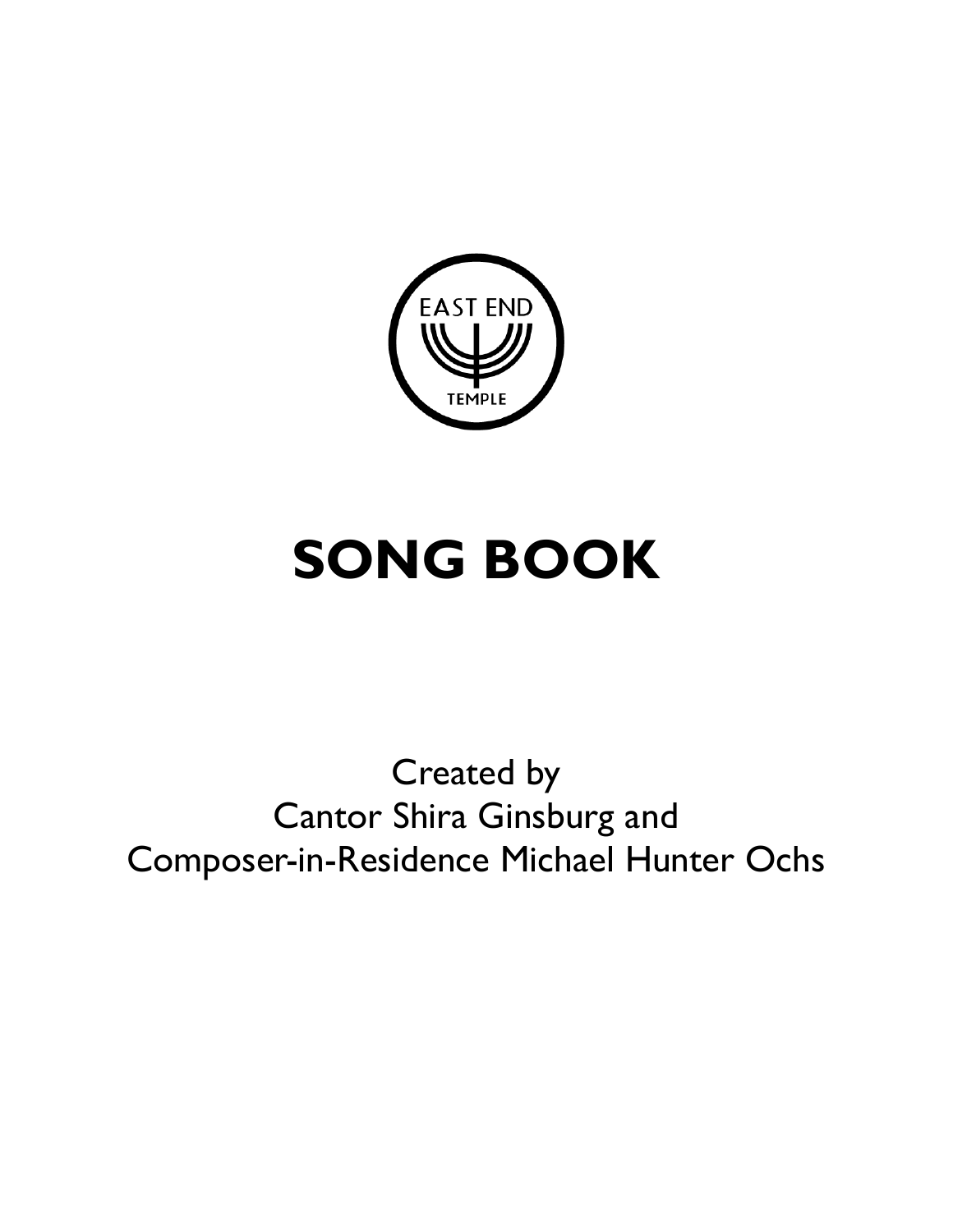## **L'cha Dodi**

*Commissioned by Cantor Shira Ginsburg and East End Temple Words and Music by Michael Hunter Ochs Text: Shlomo HaLevi Alkabetz, Shabbat evening liturgy*

The fields grow dark the day is done We gather 'neath the setting sun Those evening stars are really little sparks Of holiness remember this

Enter in love enter in peace Take from the west into the east Shake off the dust and lift your eyes up Arise arise awake and sing

L'cha dodi likrat kalah pinei Shabbat n'kabila (x2) L'cha l'cha l'cha dodi...

Draw near my beloved eternal light Let us receive our blessed bride Rejoice behold boi v'shalom Arise arise awake and sing

L'cha dodi likrat kalah pinei Shabbat n'kabila (x2) L'cha l'cha l'cha dodi...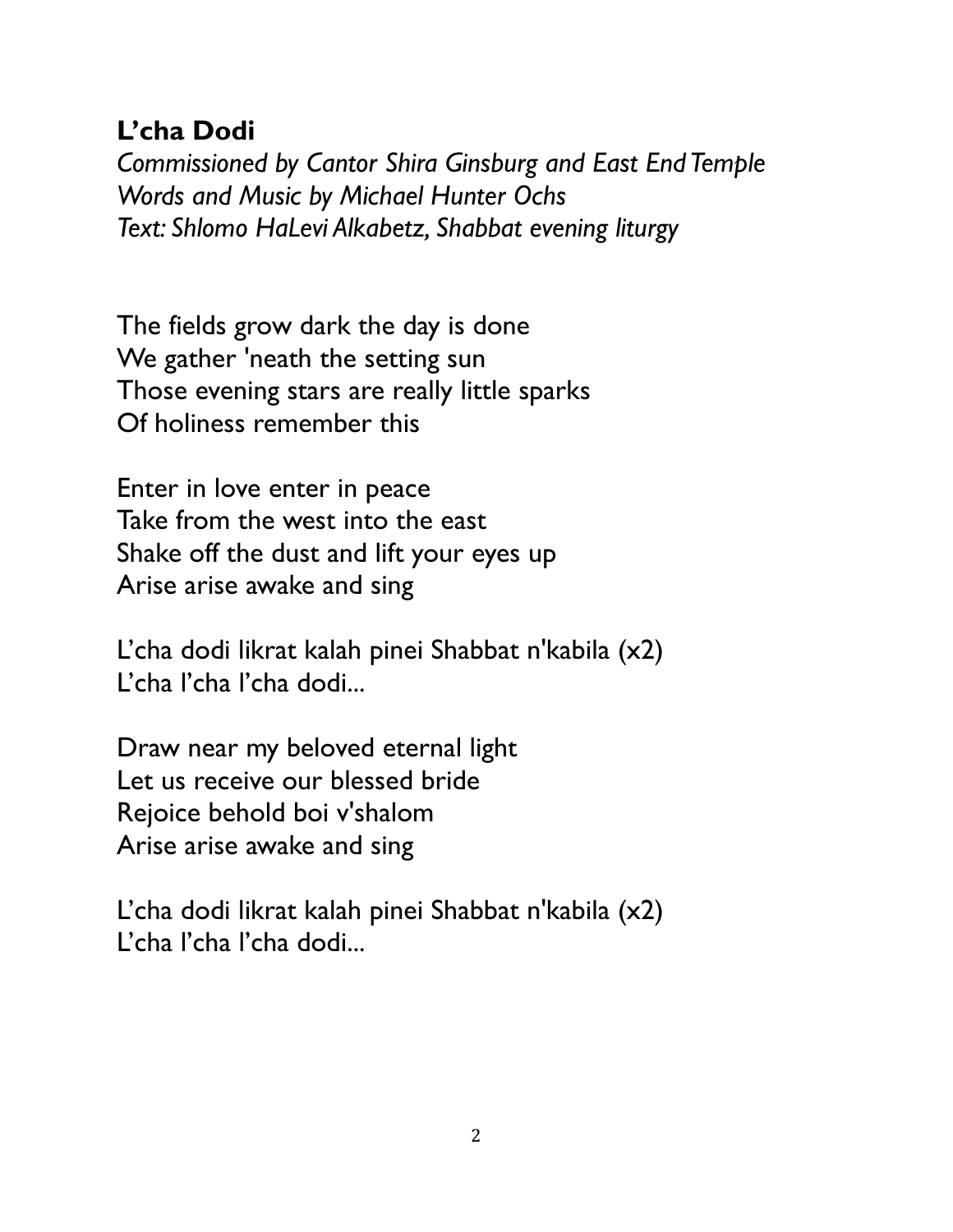#### **Hashkiveinu**

*Commissioned by Cantor Shira Ginsburg and East End Temple Words and Music by Michael Hunter Ochs*

Hashkiveinu Adonai Eloheinu l'shalom V'hamideinu shomreinu l'chaim

In the darkness of the night When I'm scared to close my eyes Won't You ease my troubled mind? Hashkiveinu

May you guide us on our way Walk beside us, keep us safe Hear these humble words we pray Hashkiveinu

Ufros aleinu sukkat shlomecha In the shadow of Your wings Ufros aleinun sukkat shlomecha In the promise morning brings

So much heartache so much hurt So much hunger, so many search For Your shelter, peace on earth Hashkiveinu

Hashkiveinu Adonai Eloheinu l'shalom V'hamideinu malkeinu l'chaim

Baruch Atah Adonai Haporeis sukkat shalom Aleinu V'al Kol amo Yisrael V'al Yerushalyim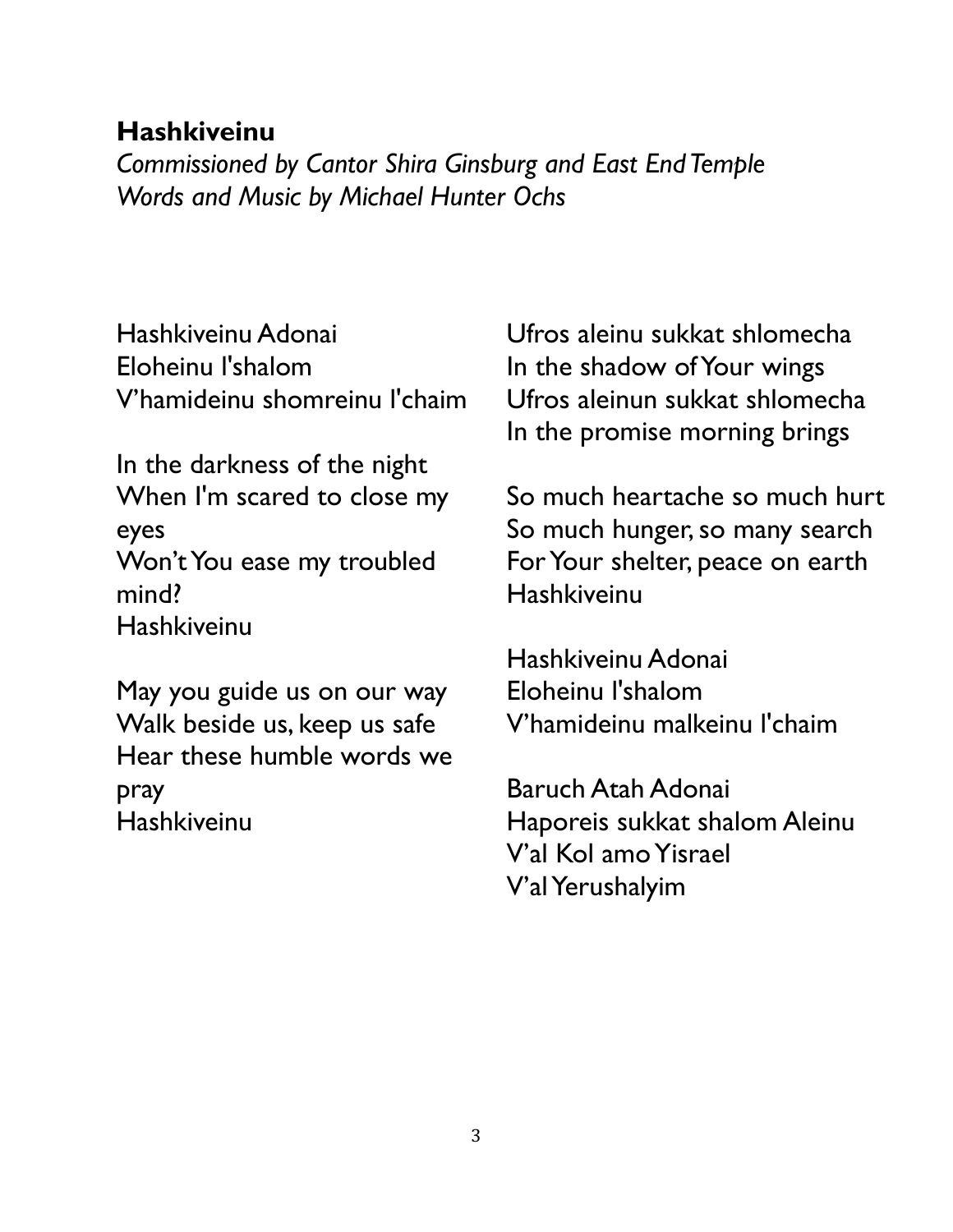## **A Mourner's Song**

*Commissioned by Cantor Shira Ginsburg and East End Temple Based on Liturgy Words and Music by Michael Hunter Ochs*

*Yitgadal v'yitkadash sh'mei raba. B'alma di v'ra chirutei, v'yamlich malchutei, b'chayeichon uv'yomeichon uv'chayei d'chol beit Yisrael,*

*Ki Ata Imadi* For You are here with me *Ki Ata Imadi* For You are here with me

Like the waves upon the sea are separate and connected You are gone but still by my side As the seasons must change To dust we must return again But love love love never dies.

For You are here with me *Ki Ata Imadi* For You are here with me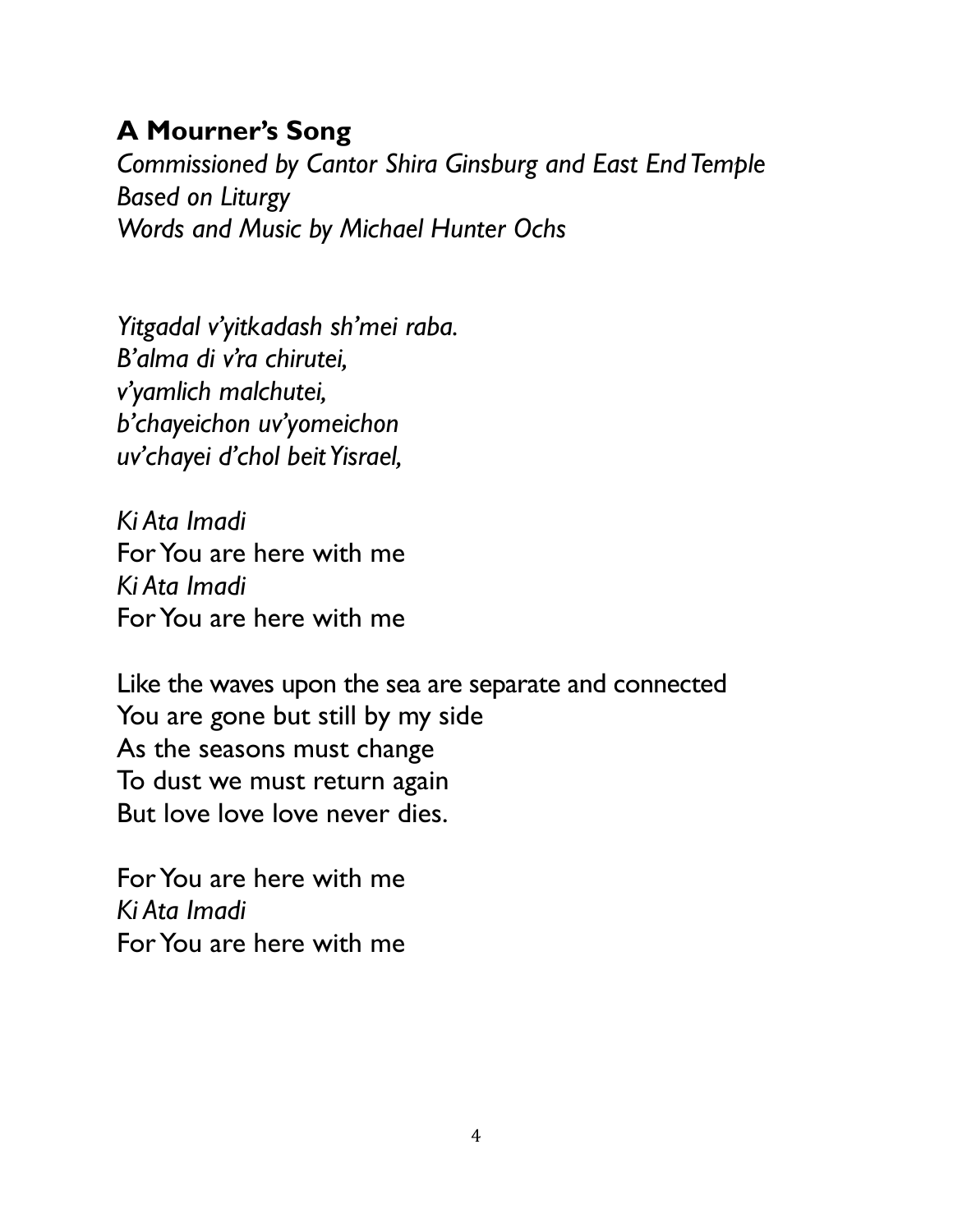#### **Adon Olam**

*Commissioned by Cantor Shira Ginsburg and East End Temple Based on Liturgy Music by Michael Hunter Ochs*

Adon olam, asher malach, b'terem kol y'tzir nivra. L'et naasah v'cheftzo kol, azai Melech sh'mo nikra.

V'acharei kichlot hakol, l'vado yimloch nora. V'hu hayah, v'hu hoveh, v'hu yih'yeh b'tifarah.

V'hu echad v'ein sheini, l'hamishil lo l'hachbirah. B'li reishit b'li tachlit, v'lo haoz v'hamisrah.

V'hu eili v'chai go-ali, v'tsur chevli b'eit tzrah. V'hu nisi umanos li m'nat kosi b'yom ekra.

B'yado afkid ruchi b'eit ishan v'a-irah. V'im ruchi g'viyati, Adonai li v'lo ira.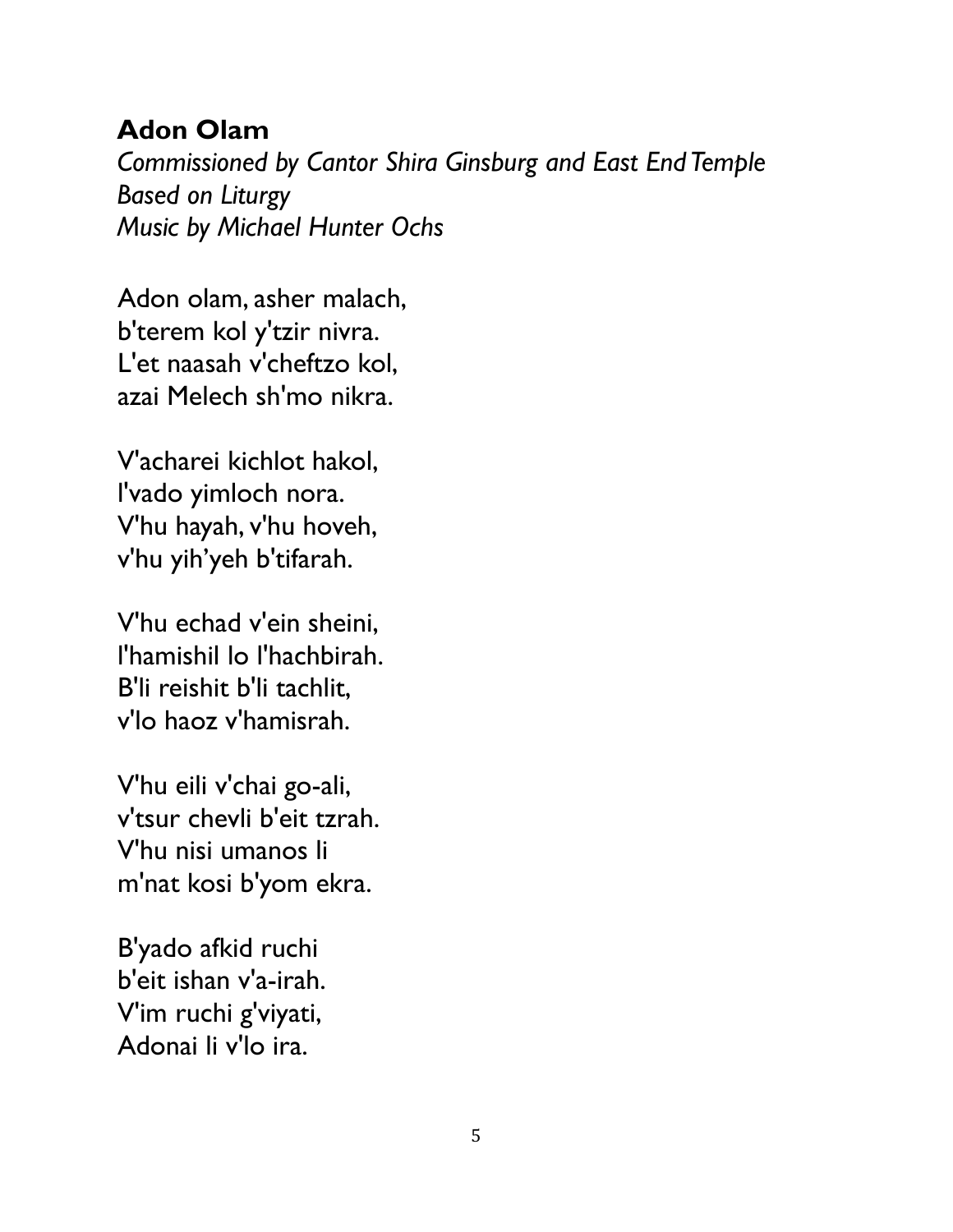#### **Freedom (Mi Chamocha)**

*Commissioned by Cantor Shira Ginsburg and East End Temple Words of Liturgy Words and Music by Michael Hunter Ochs*

Mi Chamocha ba'elim Adonai Mi Kamocha ne'edar bakodesh nora tehilot nora tehilot oseh feleh

and the river is wide and the river is deep and the river is standing between you and me and freedom freedom but we shall overcome one day

Mi Chamocha ba'elim Adonai Mi Kamocha ne'edar bakodesh nora tehilot nora tehilot oseh feleh

and the river is fear and the river is hate and the river is standing 'tween us and the gates of freedom freedom but we shall overcome one day

Mi Chamocha ba'elim Adonai

Mi Kamocha ne'edar bakodesh nora tehilot nora tehilot oseh feleh

and the river divides and the river forgives and the river's a wall and the river's a bridge to freedom freedom but we shall overcome one day

with a tambourine and mighty hand across the sea and the desert sand let us sing the song of Miriam next year in the the promised land next year in the the promised land next year in Jerusalem, in….

freedom freedom but we shall overcome one day freedom freedom but we shall overcome one day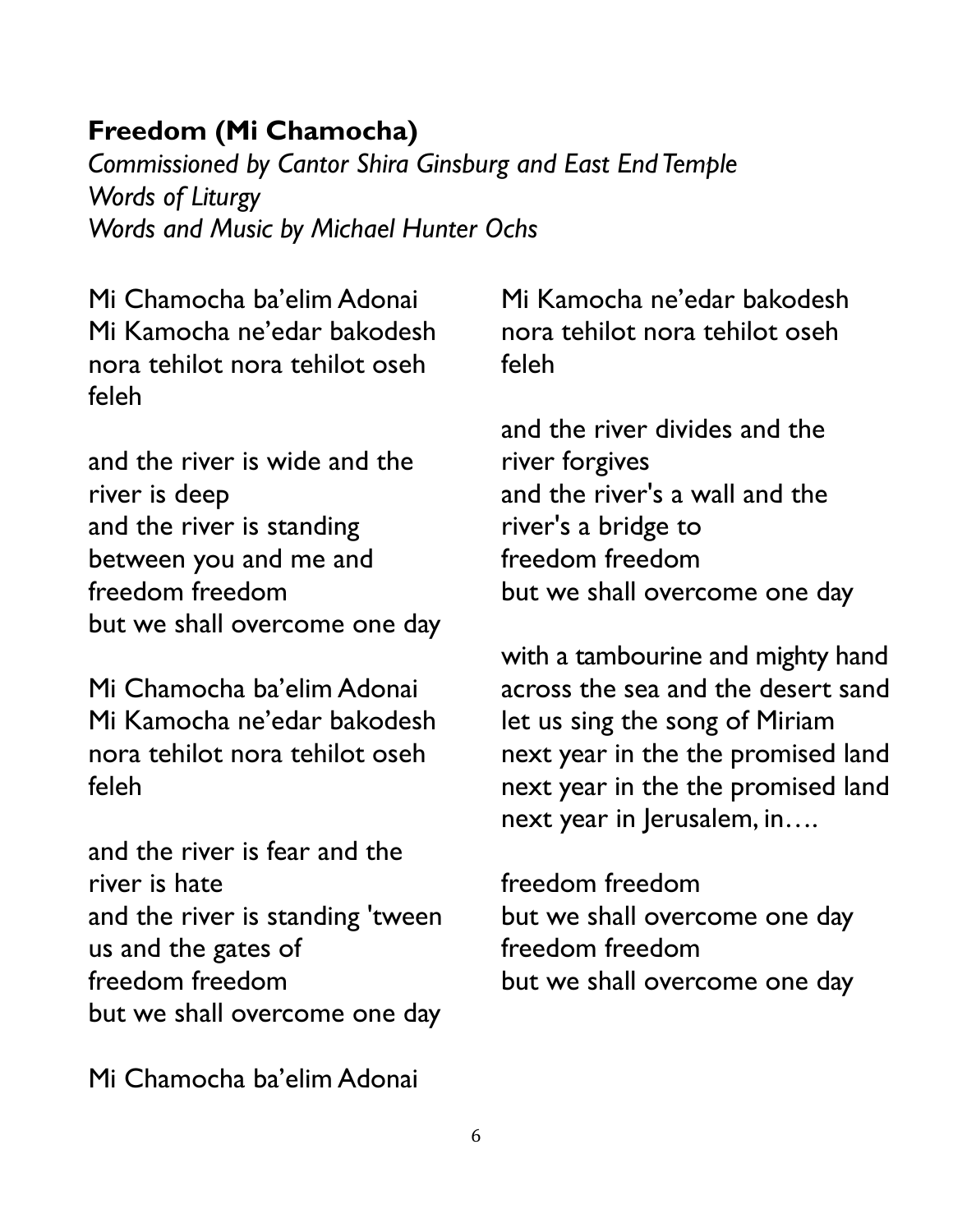#### **V'al Kulam**

*Commissioned by Cantor Shira Ginsburg and East End Temple Text: High Holy Day Liturgy Words and English Lyrics by Michael Hunter Ochs*

am I there for those who need me giving of my heart completely have I been caring and have I been patient have I forgiven without reservation

have I tread lightly on the planet have I held fast to your commandment and have I raised my voice against injustice have I been giving, have I been selfish

do I take my days for granted treated others even handed and shown compassion to the homeless stranger Have I been humble before my creator

v al kulam v al kulam eloha selichot v al kulam

selach lanu machal lanu kapper lanu v al kulam

v al kulam v al kulam eloha selichot v al kulam

selach lanu machal lanu kapper lanu v al kulam

Esa einai el heharim, me'ayin me'ayin yavo ezri Ezri me'im Adonai Oseh shamayim va'aretz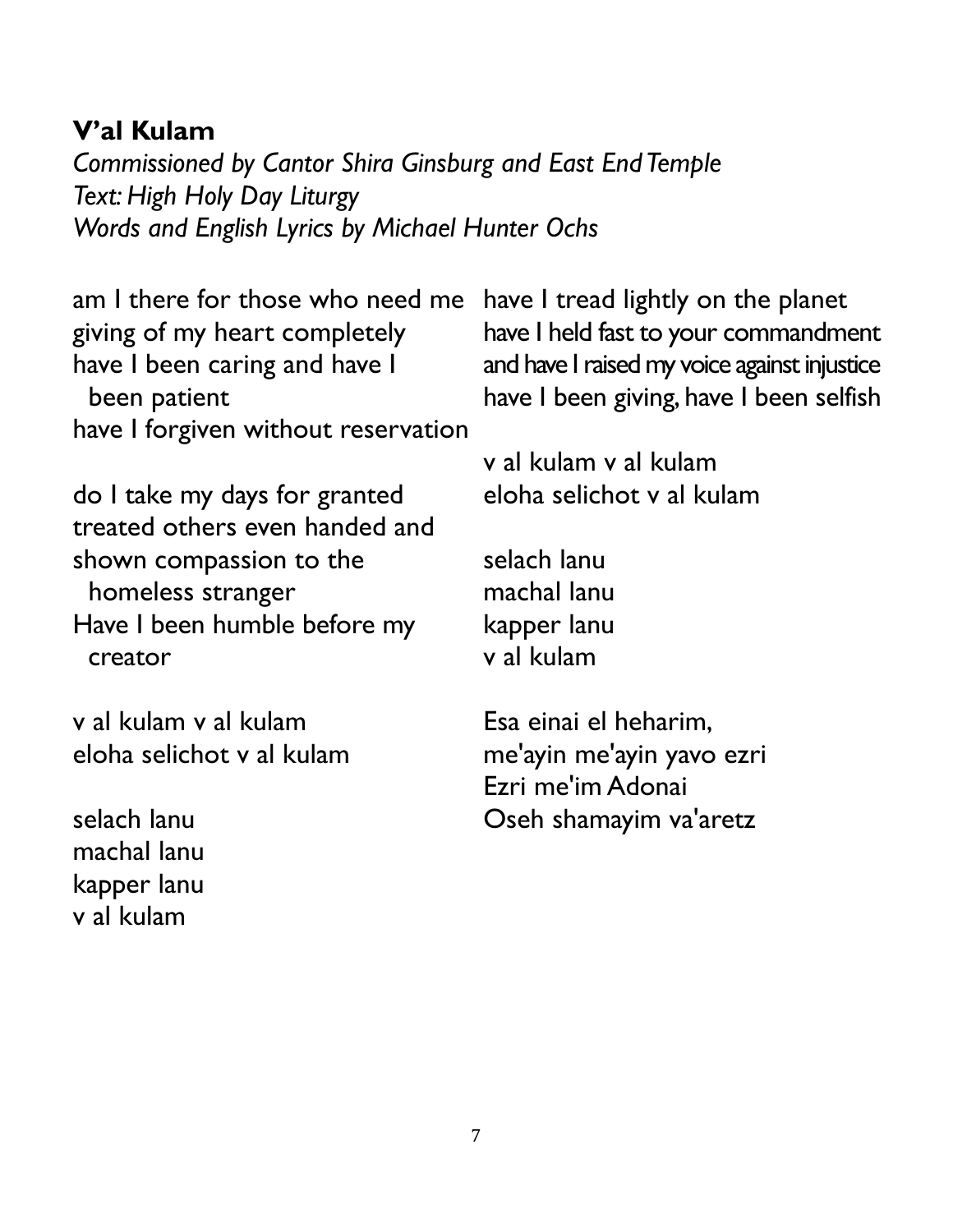#### **Roll Like a River**

*Commissioned by Cantor Shira Ginsburg and East End Temple Music and Lyrics by Michael Hunter Ochs*

The times have found us for a moment such as this To pray with our feet and not just with our lips It falls to each of us to shed a little light And to listen that quiet voice of truth deep down inside

Tzedek tzedek tirdof Tzedek tzedek tirdof Tzedek tzedek tirdof For all god's children

Let justice roll like a river roll on like a river And righteousness a never-ending stream Let justice roll like a river roll on like a river And righteousness a never-ending stream

There's how the world is and there's how it oughta be We rise and fall upon the tides of hate and bigotry We may not heal the hurt in the balance of our days But are we free to simply turn and walk the other way?

Tzedek tzedek tirdof Tzedek tzedek tirdof Tzedek tzedek tirdof For all god's children!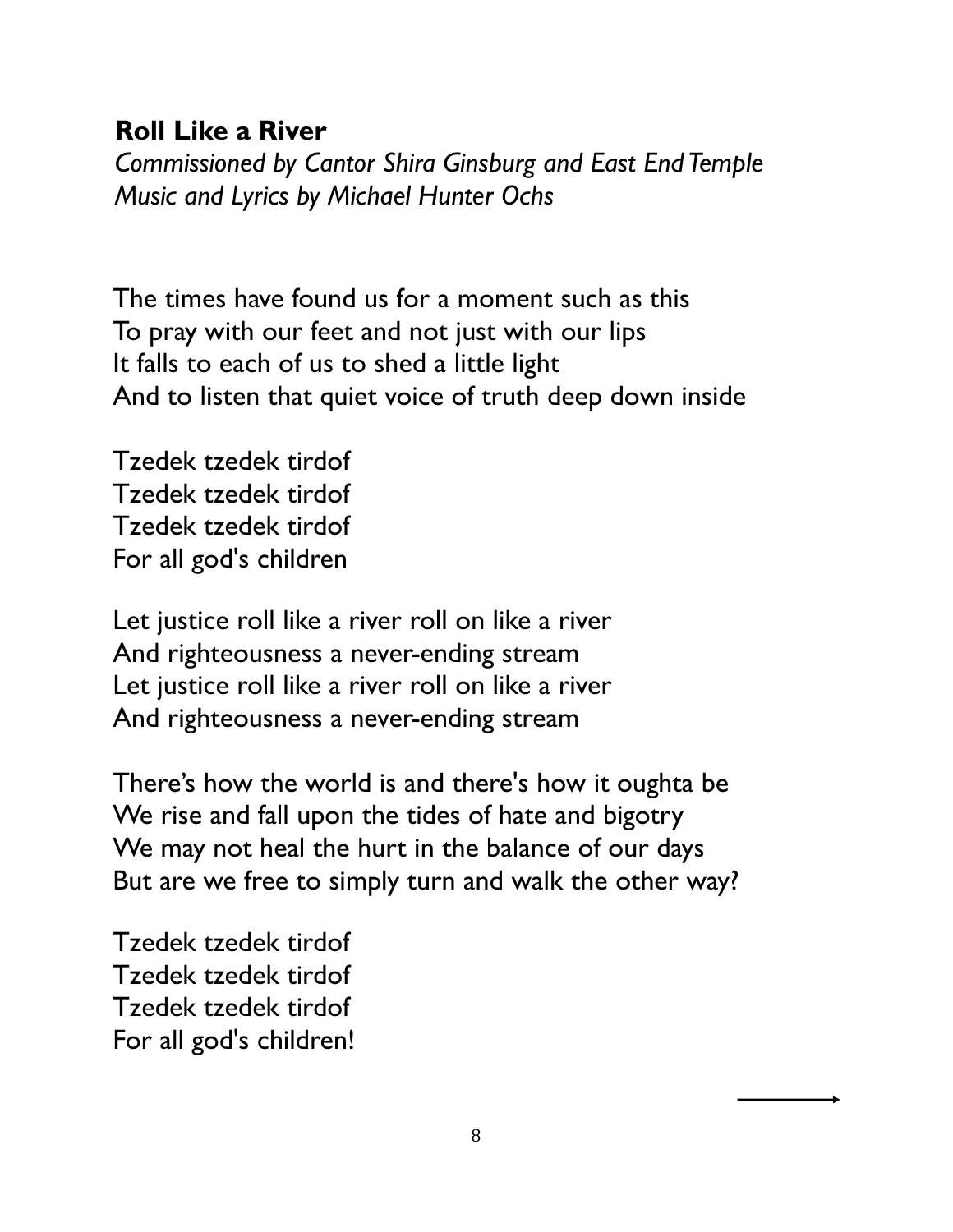Let justice roll like a river roll on like a river And righteousness a never-ending stream Let justice roll like a river roll on like a river And righteousness a never-ending stream

Hallelujah... hallelujah... hallelujah

And we will sail on that river my brother my sister Til' we reach the shore where all are delivered Tomorrow's today and today is the time 'Cuz justice delayed is justice denied

Let justice roll like a river roll on like a river And righteousness a never-ending stream Let justice roll like a river roll on like a river And righteousness a never-ending stream

Hallelujah... hallelujah... hallelujah

The times have found us for a moment such as this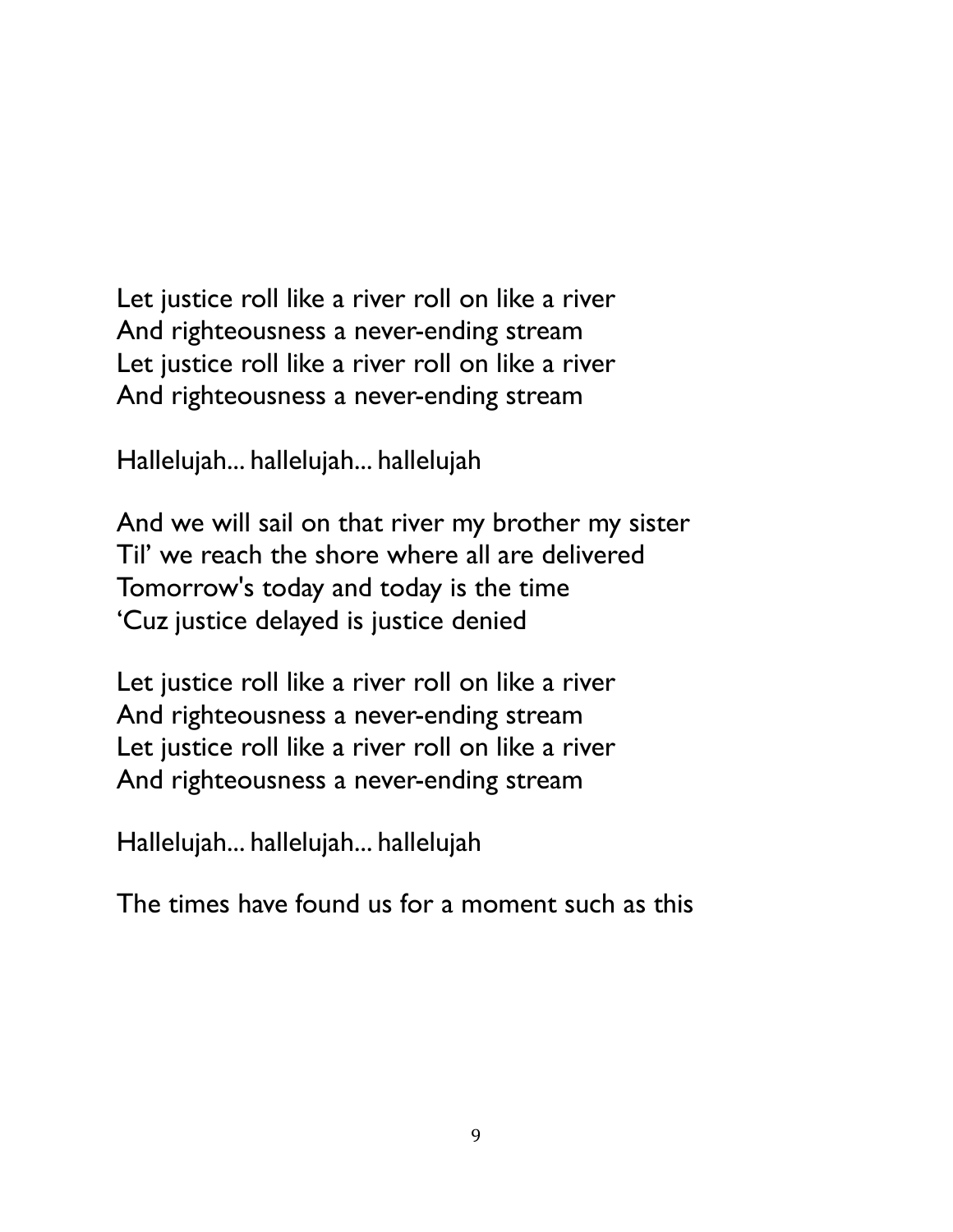#### **The Banyan Tree**

*Words and Music by Michael Hunter Ochs with the students of East End Temple and Cordoba House*

Let's get to know each other beneath the banyan tree Just sit here in the shade and talk about our families Same story different faces it's not so complicated

#### *chorus:*

I am me because of you you are you because of me let's put our hands together and shape our destiny Like the branches are connected someday we will see there is room for everyone underneath the banyan tree

Let's say a prayer together beneath the banyan tree for love and peace and freedom for all humanity We can't wait any longer together we are stronger

We are joy we are pain We forgive and share the blame We fall short then we rise I see myself there in your eyes

We run scared and stand our ground We are lost but we'll be found We all have roots we all have dreams We're not as different as we seem

#### *chorus*

Let's get to know each other

*chorus*